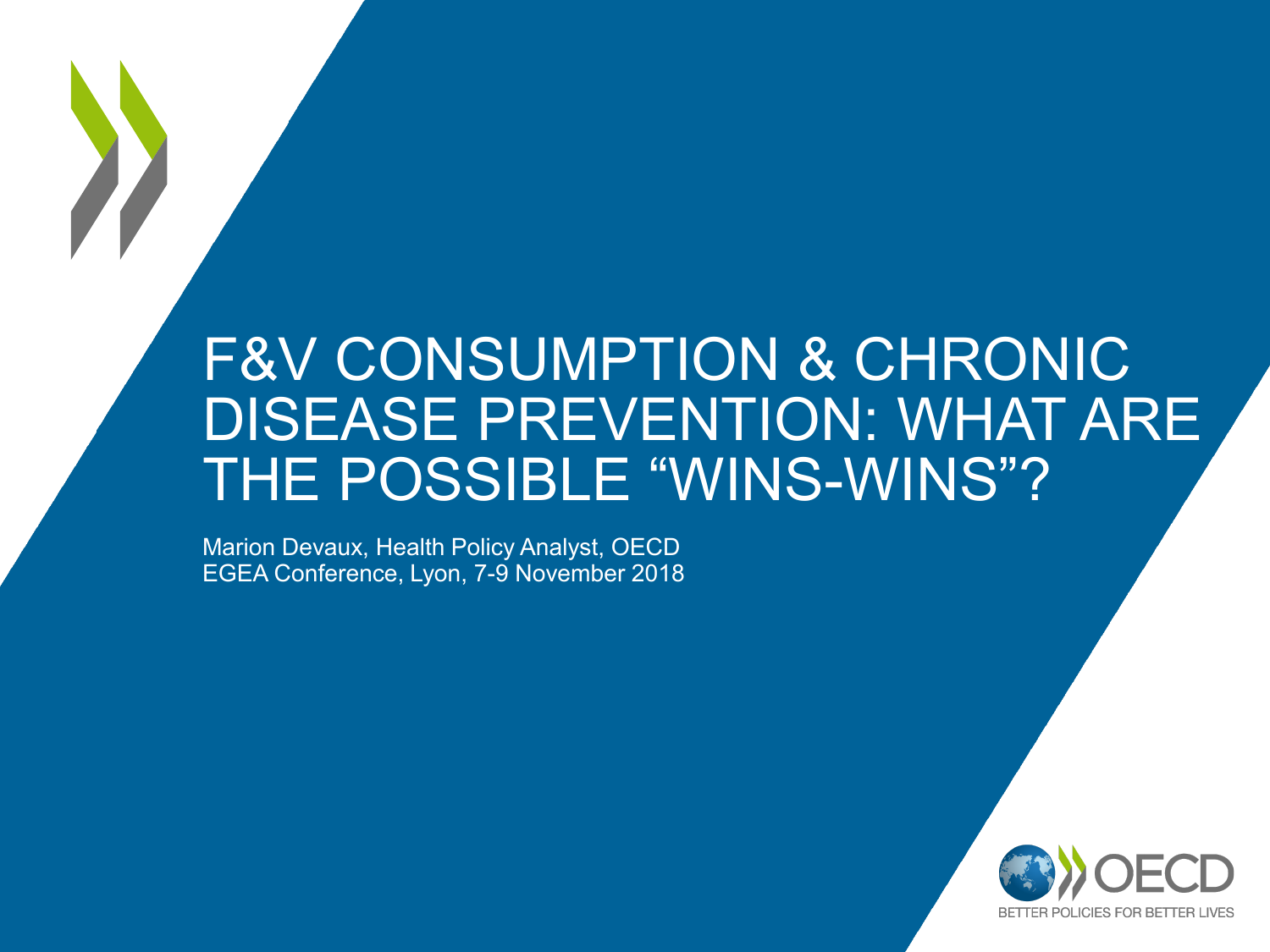

- Growing obesity rates in OECD countries
- Obesity is a major cause of NCDs



*Source: OECD Obesity Update 2017*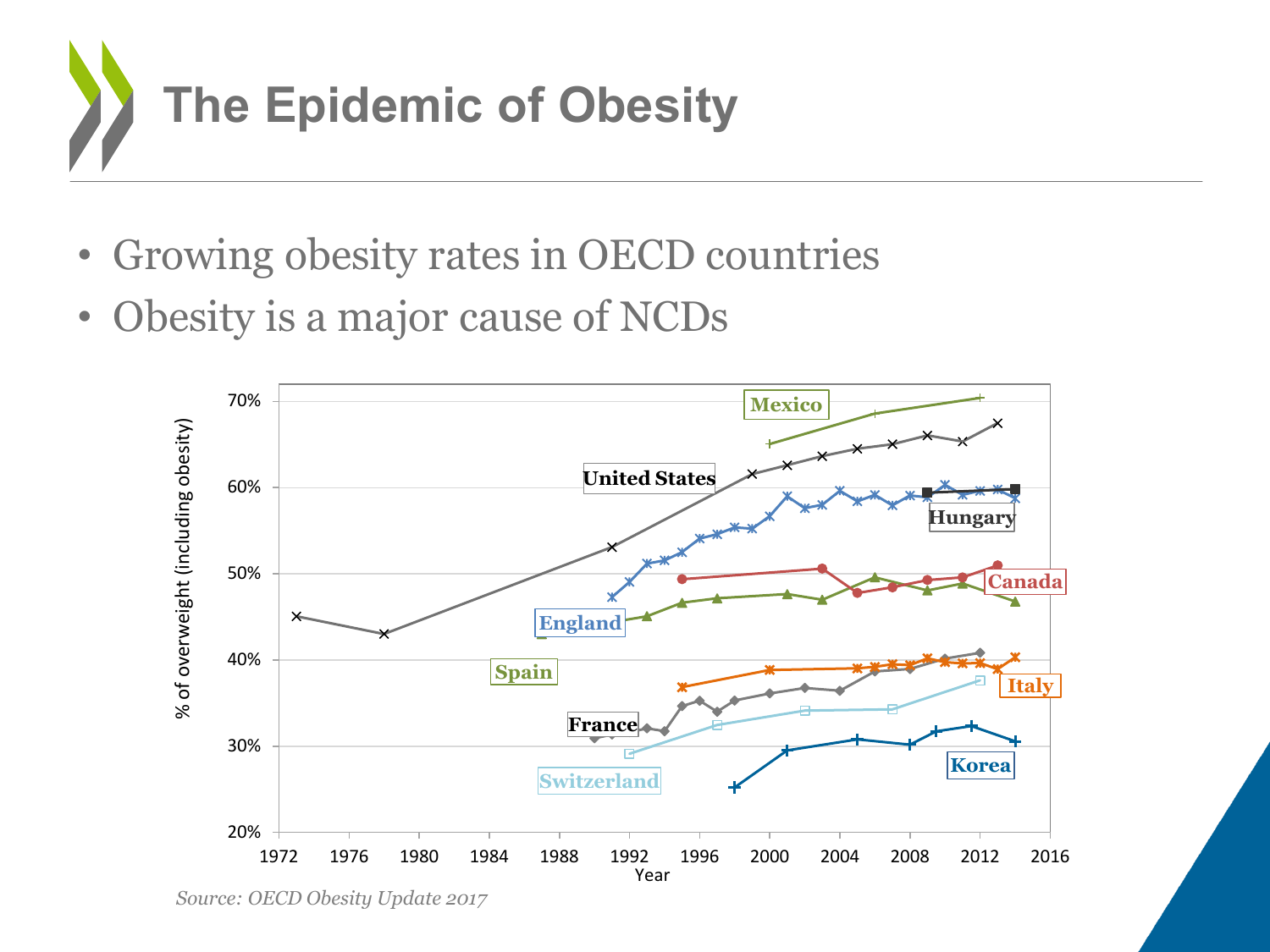# **The Economic Burden of Obesity across EU countries**



### **Life expectancy and healthy life expectancy**

- Depress life expectancy between 1.8 and 3.8 years across EU countries
- Loss of ~26 to 65 years of healthy life per 1,000 individuals across EU countries



#### **Cost of treatment**

• Responsible for **3.8% to 12%** of direct health expenditures



### **Cost for the Economy at large**

- Impact on employment, productivity at work (absenteeism and presenteism)
- Welfare benefits (compensated sick leaves, early retirement)
- Contribute to ~2 to 4.5 percentage points of GDP per capita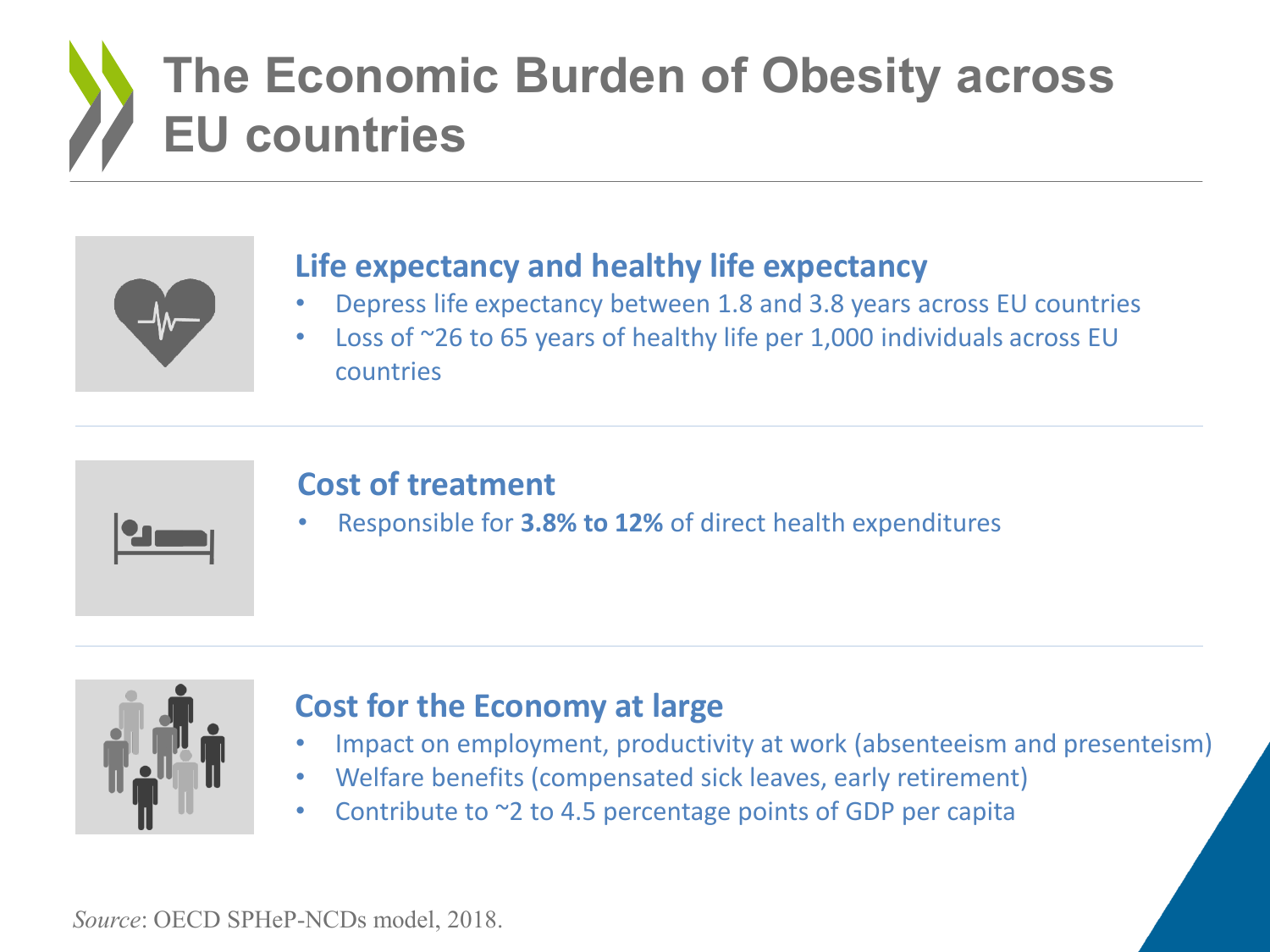

% of people who consume at least five fruit and vegetables daily, EU countries, 2014



*Source: OECD Health at a Glance Europe 2016*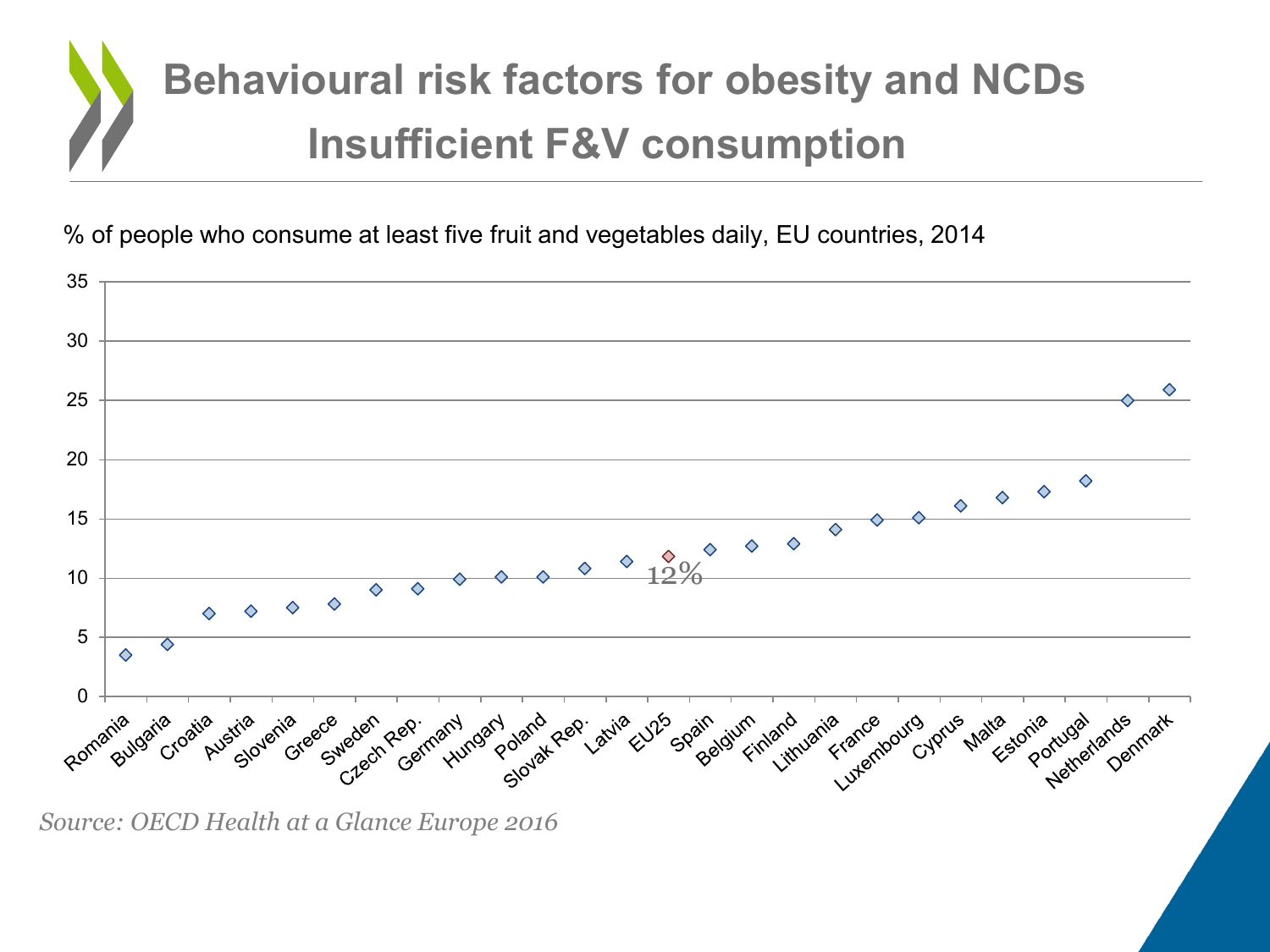

% of people who consume at least five fruit and vegetables daily, EU countries, 2014



*Source: OECD Health at a Glance Europe 2016*

## $\rightarrow$ Inequality in F&V consumption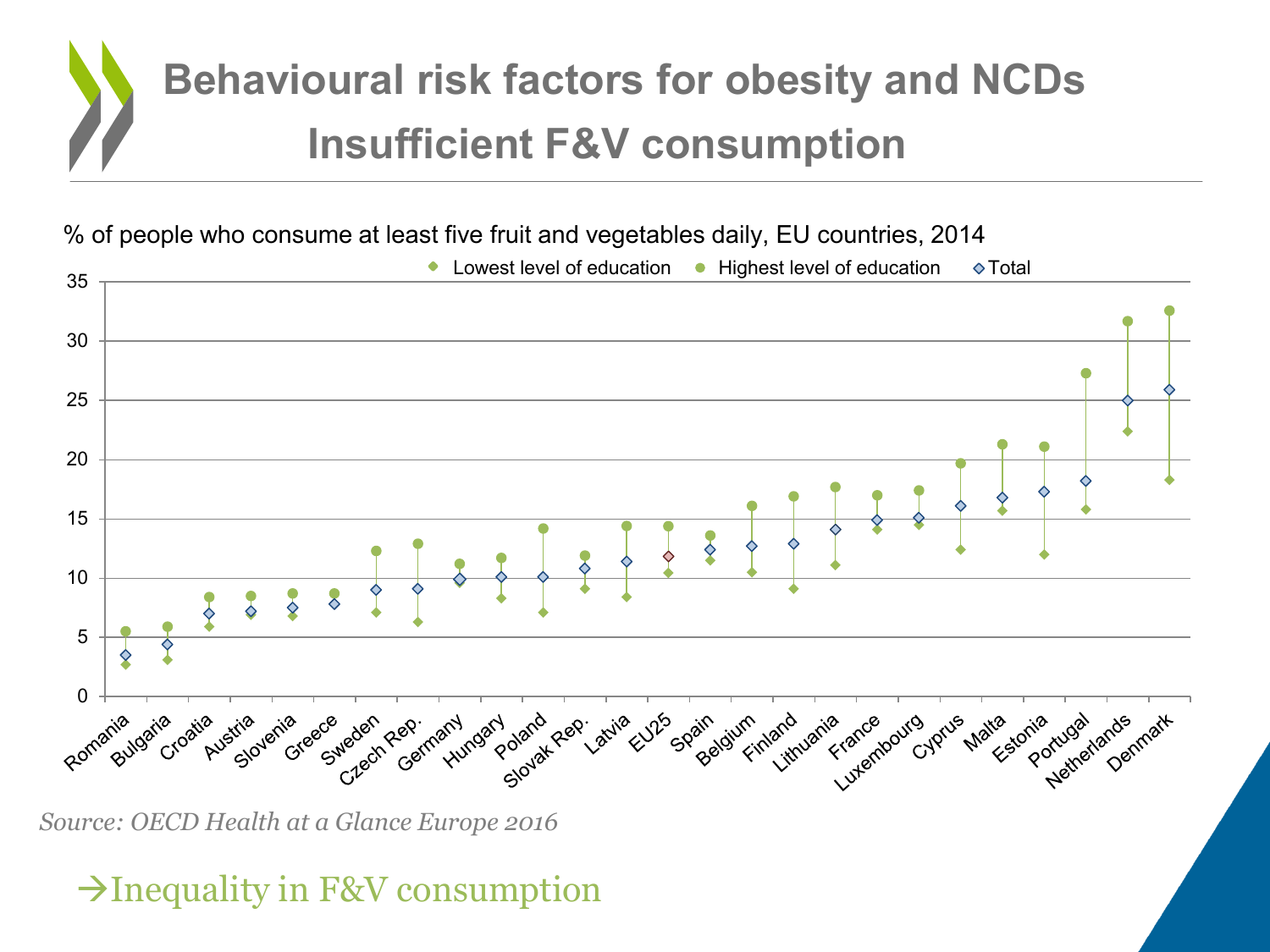**A wide range of policies can tackle obesity**

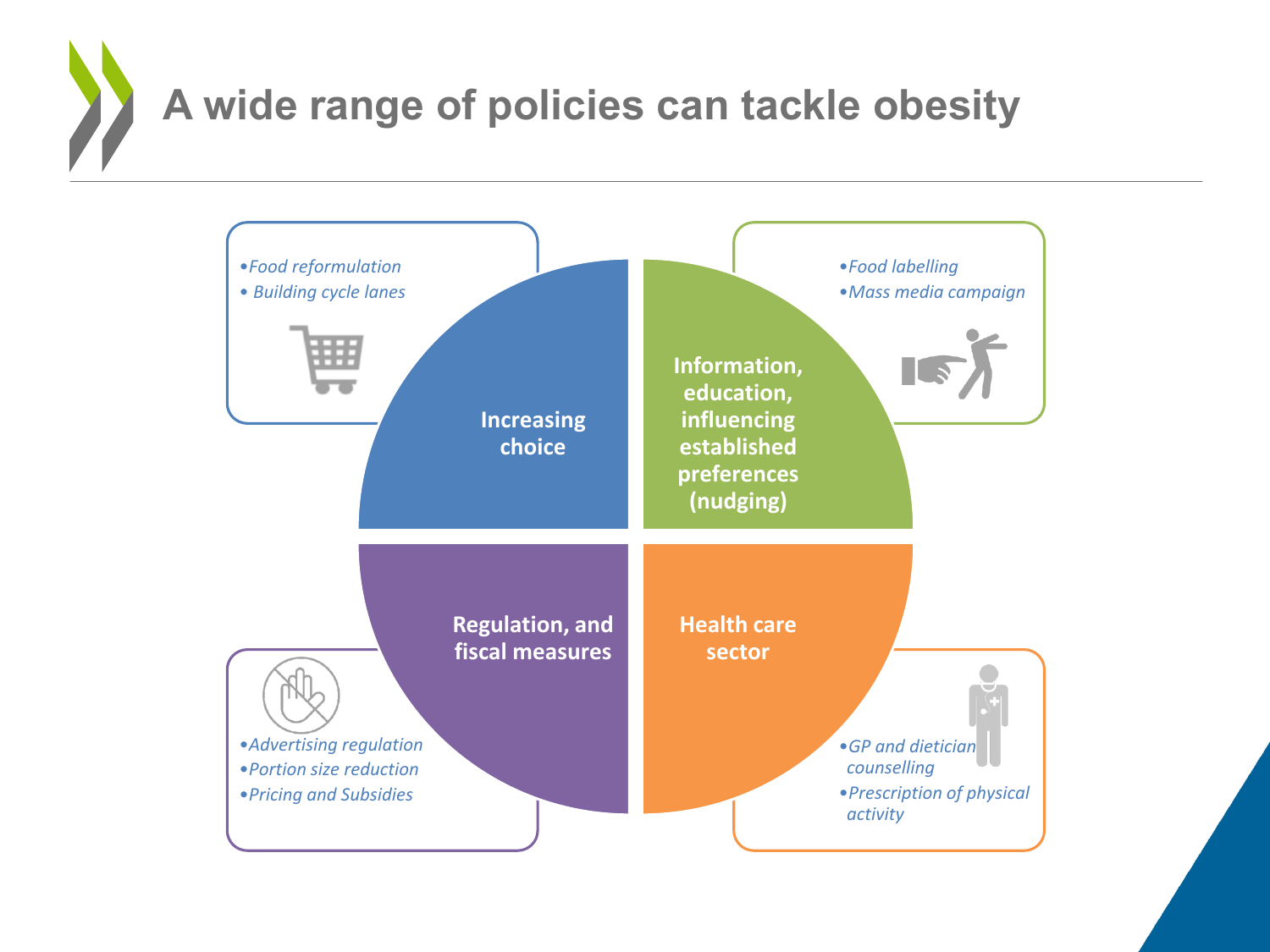

## **Effectiveness of policies to improve diet**

Mass media campaign

Food labelling

School-based intervention

Counselling by a GP and dietician

Food reformulation Reduce calorie intake by 68 kcal

Increase F&V consumption by **18 grams**  per day

**3.6%** reduction in calorie intake

Menu labelling Reduce calorie intake by **81 kcal** per meal

Increase F&V consumption by **38 grams**  per day, and **2%** reduction in energy intake from fats

Advertising regulation **0.31** point reduction in BMI

**10%** less energy intake from fats, or 2.3 point reduction in BMI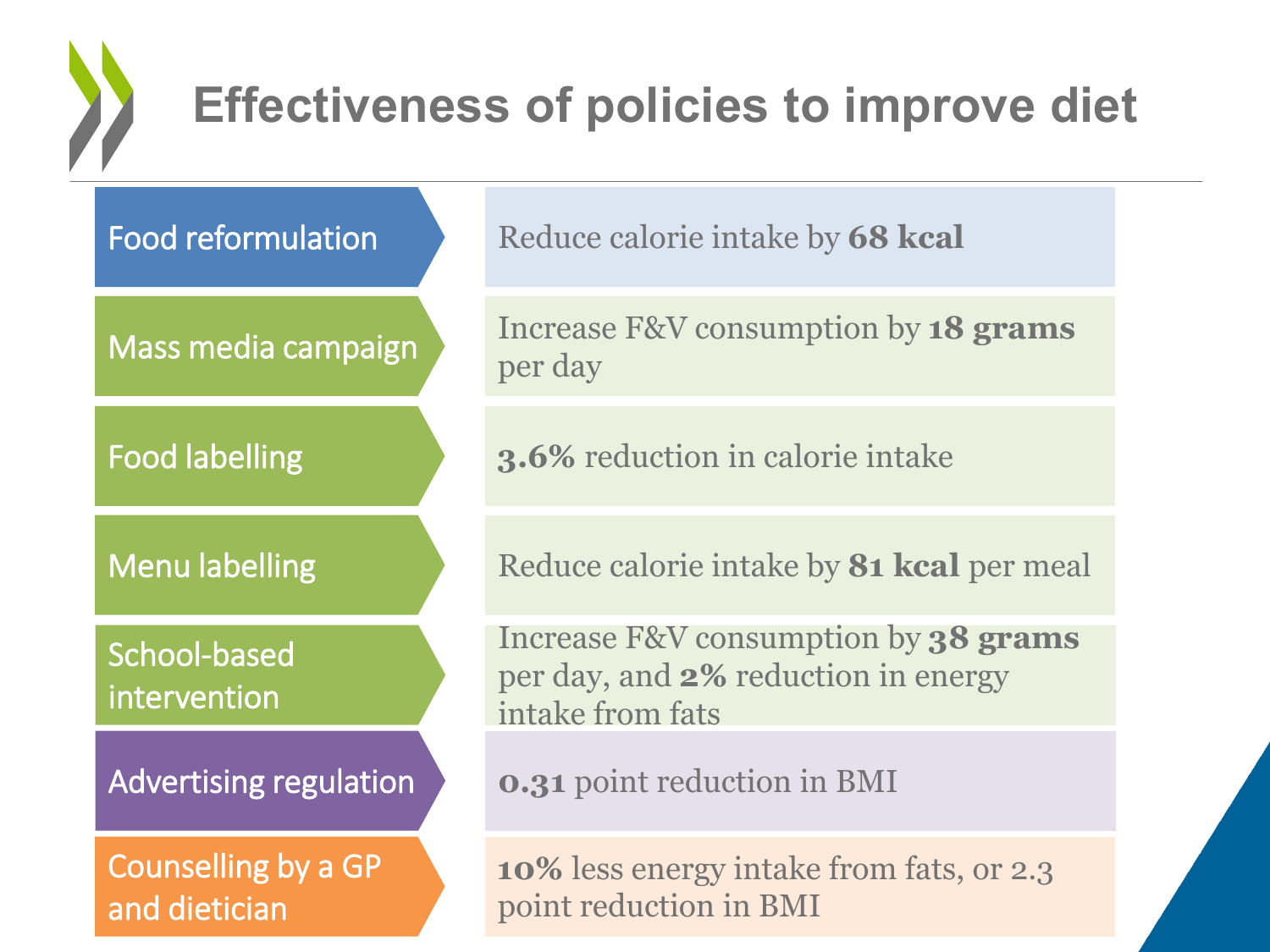



*Source: OECD, Fit not Fat, 2010*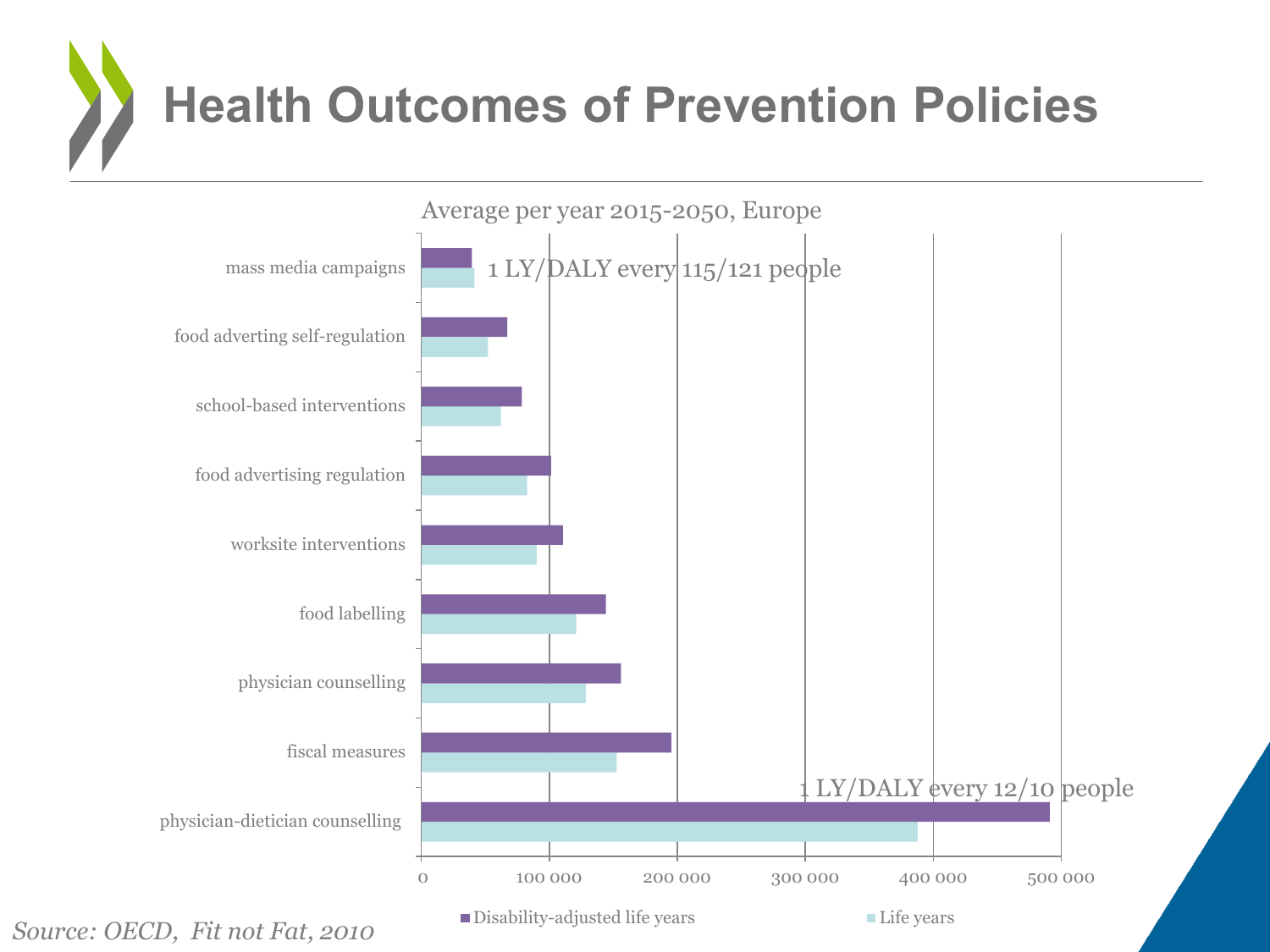# **Financial Impacts of Prevention Policies**



• Prevention policies (such as GP and dietician counselling, mass media, food label) become cost-effective about 10 years after implementation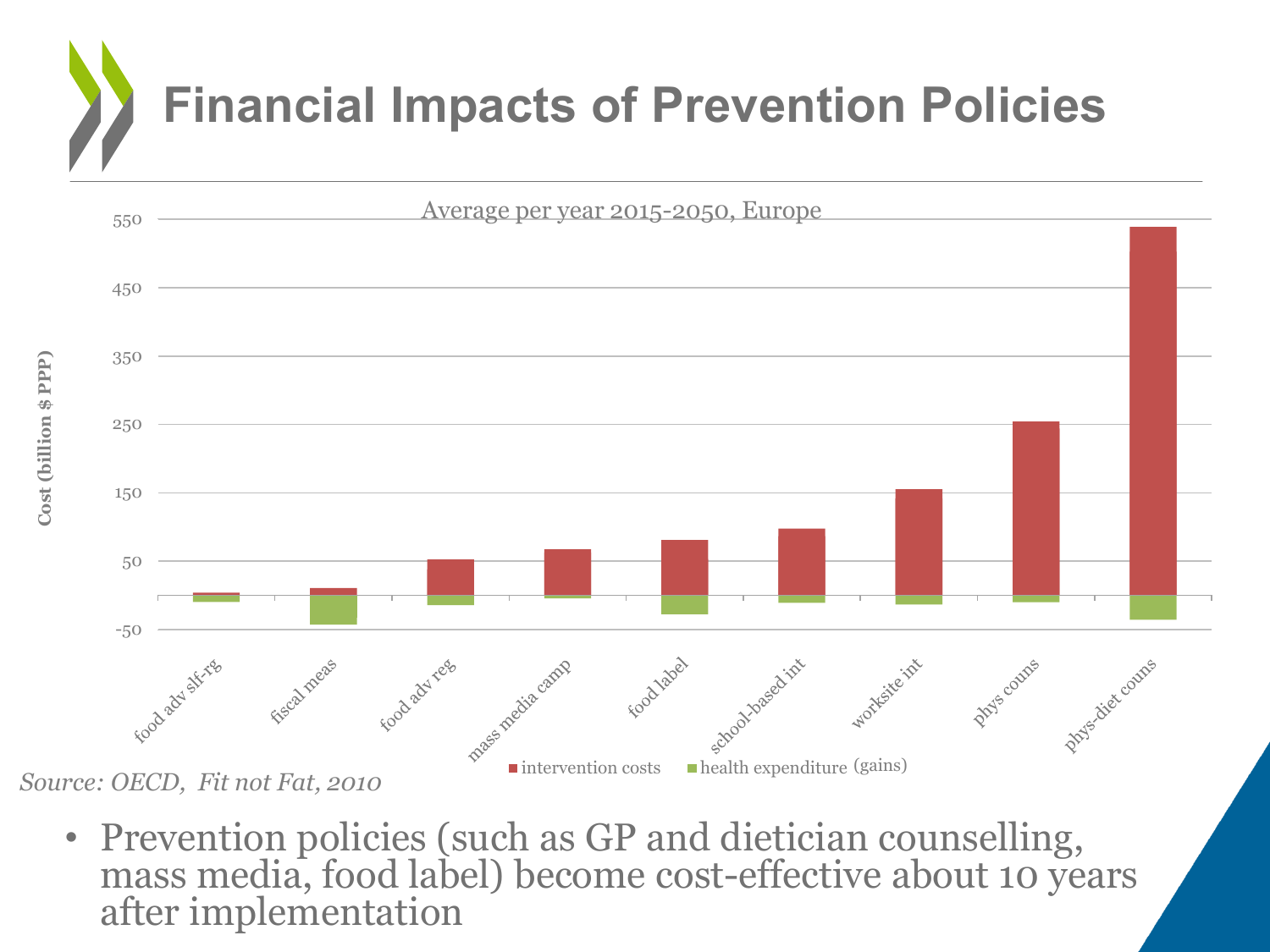# **Impact on inequalities: Low-SES people benefit more**

 $\blacksquare$  high SES  $\blacksquare$  low SES

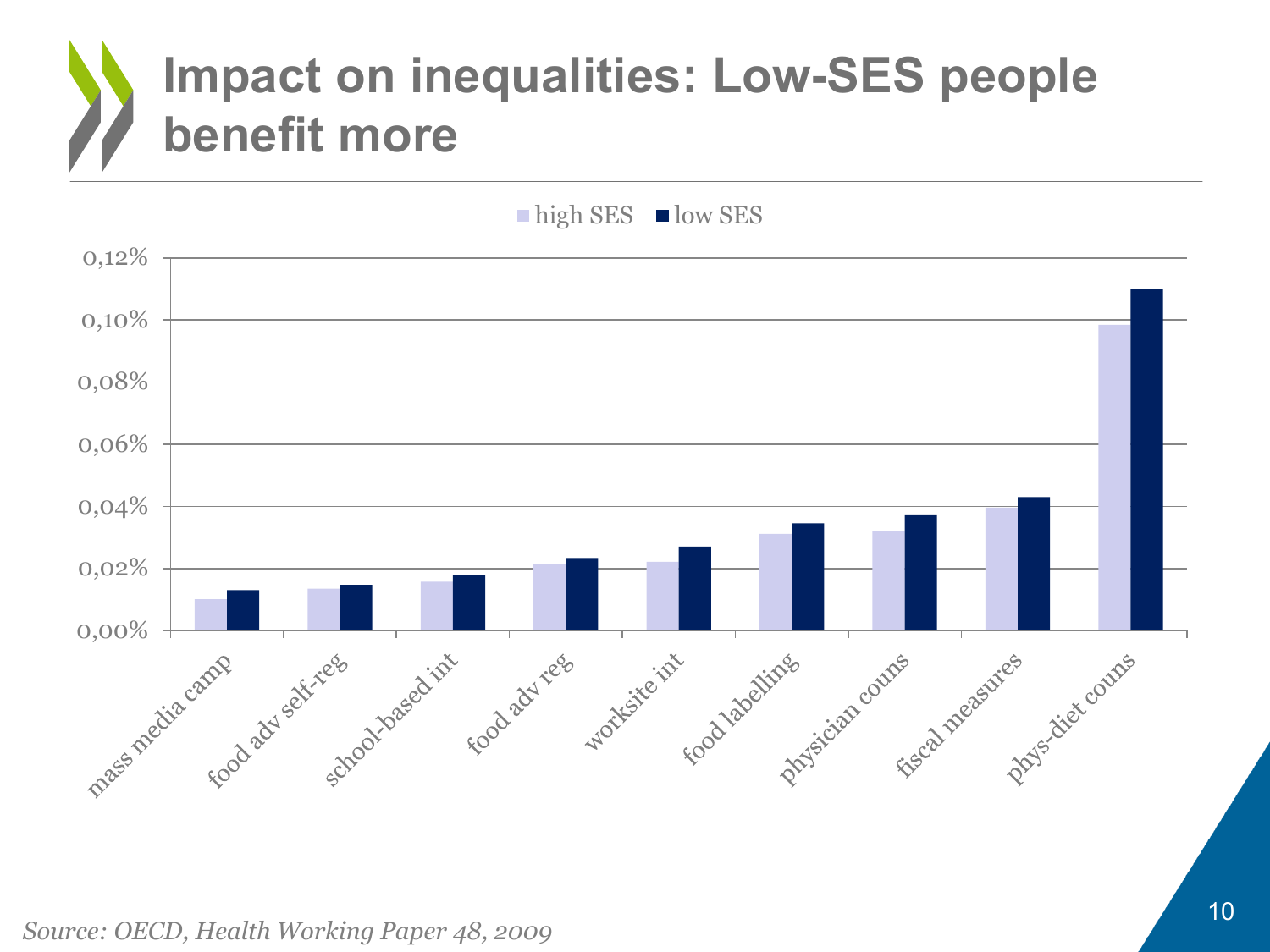

- Prevention policies can:
	- Improve people's life and healthy life expectancy, and their labour market outcomes
	- Are cost-effective solutions on the long-term
	- **Reduce health inequalities**
	- Improve country's economic growth and social welfare
- Combination of policies is more effective
	- People-centred & Population-wide public health actions
	- Health care sector & Information & Regulatory
- Response to NCDs should be multisectorial